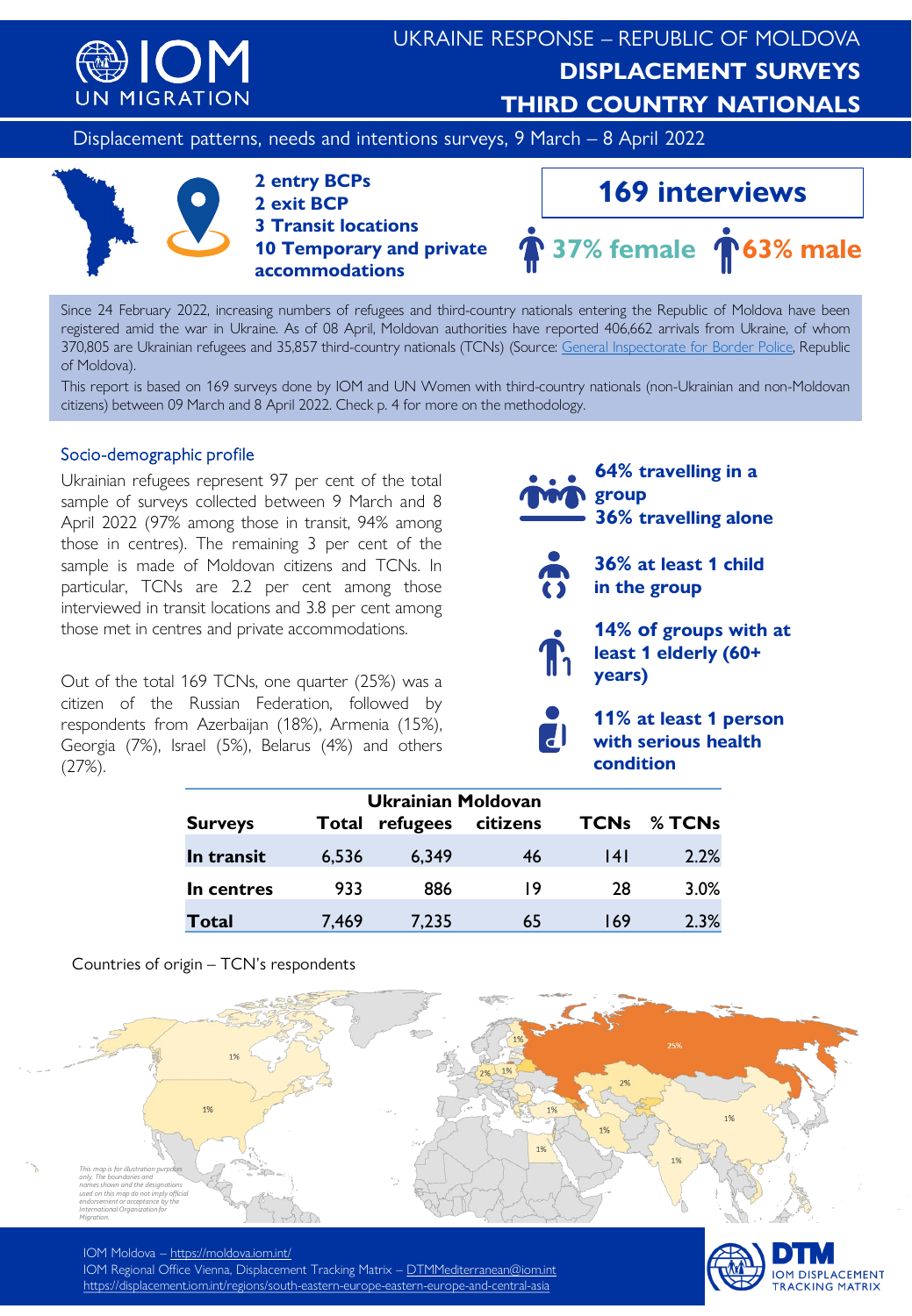

Displacement patterns, needs and intentions surveys, 9 March – 8 April 2022

The top regions of habitual residence reported by TCNs in the sample were Odesa (43%), Kyiv (19%) and Mykolaiv (13%), followed by Vinnytsia (5%), Dnipropetrovsk (4%) and others (16%). Among those interviewed in centres and private accommodation, the share of persons coming from Odesa was higher (54% compared to 40% for those met in transit at entry or exit border crossings), showing the intention to remain close to their city and oblast of habitual residence also among TCNs as it has been observed among Ukrainian refugees (for more information see here).

Most TCNs originated from urban areas (88%) and the remaining 12 per cent from rural areas.

Contrary to what has been observed among Ukrainian refugees, most TCNs are men: 63 per cent of the respondents were male (63% among those in transit, 61% among those in centres), while the remaining 37 per cent were female. This is may due to the fact that the prohibition to leave the country is valid only for Ukrainian men between 18 and 60 and that the migrant population residing in Ukraine before February 2022 was prevalently male.



 $40 - 49$ 

30-39

 $18-29$ 

between 50 and 59 years old (18%), those with 60 years or more (12%) and those between 18 and 29 years old (16%). The age profile of male and female respondents was quite similar: on average was 43 years old for both men and women in the sample. .



16%

16%

Women Men

27%

29%

25%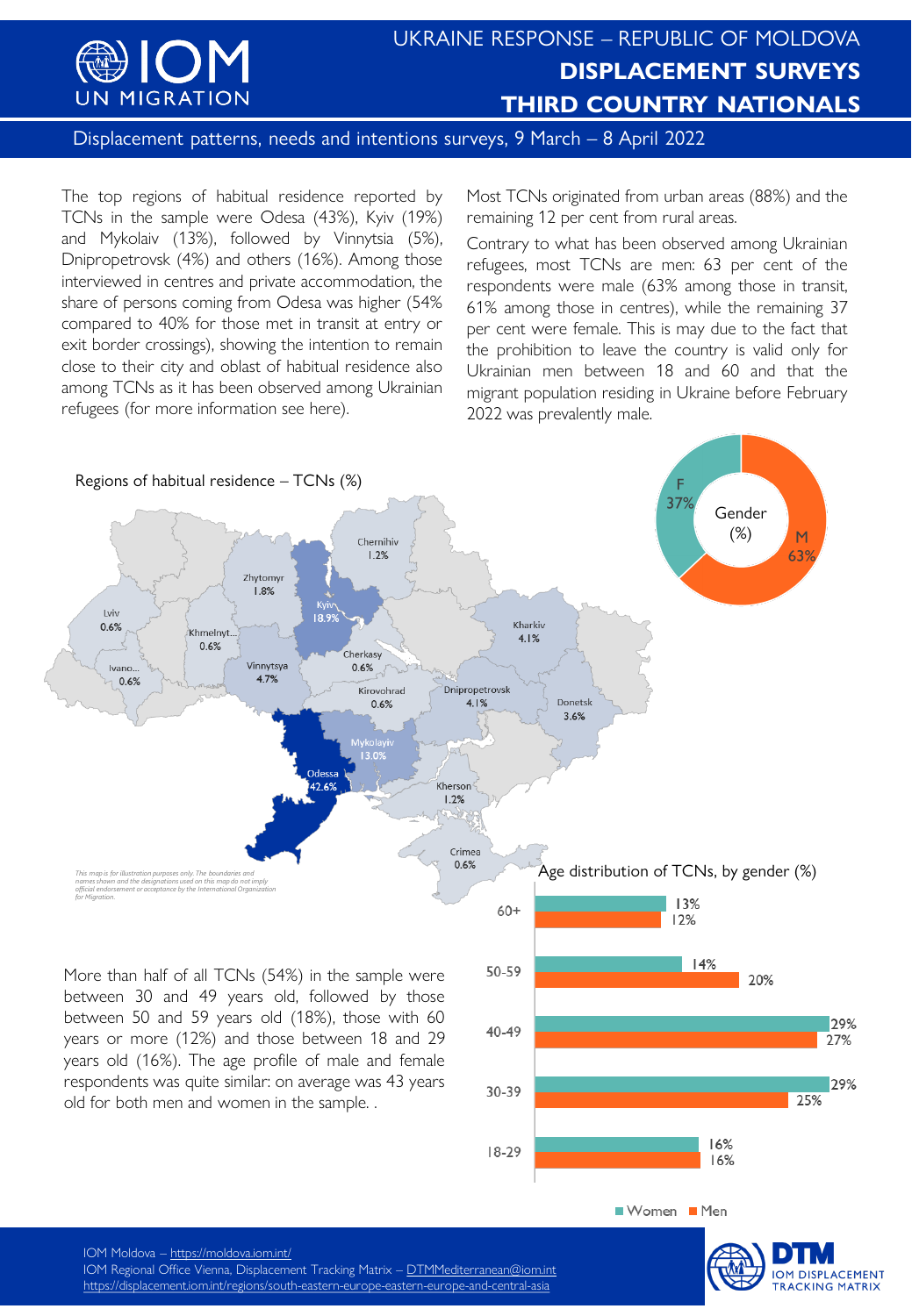

Displacement patterns, needs and intentions surveys, 9 March - 8 April 2022

About 36 per cent of the respondents reported to be travelling alone, while the majority was travelling with a group of mostly family members but also of coworkers (11% of those in a group). The share of those travelling alone was higher among men (44%) than among women (22%). Overall, the average group is of 3 persons: besides those travelling alone, 43 per cent of the respondents was travelling in a group of 2 to 4 persons, followed by 21 per cent travelling with groups of 5 persons or more.

About 36 per cent of TCNs in the sample was travelling with at least one child (31% in transit, 61% in centres) and the share of women travelling with children was more than the double of that of men (56% vs 25%).

Also, 14 per cent was travelling with at least one elderly person (10% in transit, 36% in centres) and about 11 per cent was travelling with a person with a serious health condition: 9 per cent of those met in transit reported to be travelling with at least one family member with a chronic disease or a disability, while the share was up to 21 per cent among those met in centres. No pregnant women or wounded persons were reported among the respondents and their cotravellers.

### Main intended destinations

About one quarter of the TCNs met by enumerators declared they were intending to remain in the Republic of Moldova (24%), while the rest of the sample almost evenly distributed among those who intended to return to the origin country and those who said they were willing to reach another European country (Romania 8%, Germany 7%, Poland 4% and many other countries with fewer shares). The final destination was unknown at the time of the survey for 10 per cent of respondents.

The share of those intending to remain in the country was far higher among those met in the reception centres and in private accommodation (43%) than among those met in transit locations at entry or exit (21%). Among those met in transit and intending to reach another country, 48 per cent declared they were transiting through the Republic of Moldova within the same day, while the rest mentioned they expected short stays in the country of 3 days on average. About 19 per cent of them could not tell how long she/he



would have remained in the country. Among those intending to stay in the country, about 61 per cent could not tell for how long, with the rest declaring to be willing to remain for about 12 days on average.

The average length of stay in the country so far for those met in centres and private accommodation was of 15 days; none of these that was intending to reach the origin country or another destination could tell for how long they would remain in the country.





IOM Regional Office Vienna, Displacement Tracking Matrix – [DTMMediterranean@iom.int](mailto:DTMMediterranean@iom.int) <https://displacement.iom.int/regions/south-eastern-europe-eastern-europe-and-central-asia>